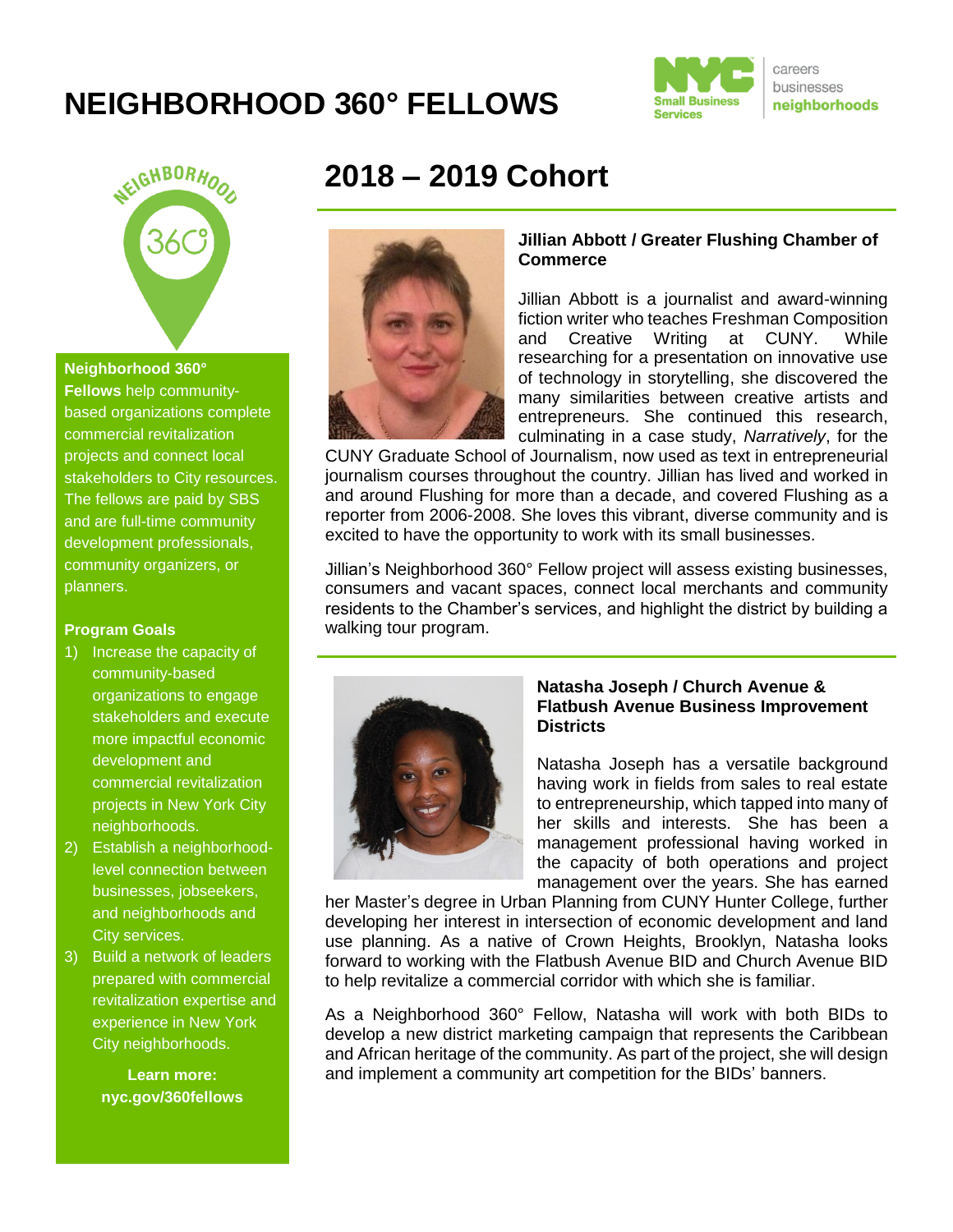

# **Tiera Mack / Riseboro Community Partnership**

Tiera Mack is from Buffalo, NY and has been living in the Brooklyn, neighborhood of Crown Heights for the past four years. She recently attained a Master's degree in Urban Planning from CUNY Hunter College with a concentration in Geographic Information Systems. She is interested in researching and ultimately developing best practices for equitable outcomes for individuals and communities. During her final semester studio, she researched and assisted in the development of a metric package that focused on measuring the potential equitable outcomes of commercial and public spaces. Tiera was previously employed in Real Estate Development in the Bushwick

neighborhood of Brooklyn, where she watched businesses both new and old abruptly close. She is excited about building relationships with Bushwick merchants, and the opportunity to assist them in developing their own best practices to reduce further disenfranchisement.

Tiera's Neighborhood 360° project focuses on building intra-merchant communications, helping merchants address key business needs, and co-developing a visibility/marketing campaign with the merchants to reestablish a strong sense of place and activate the public spaces that frame Knickerbocker Avenue.



### **Jonathan Marable / Atlantic Avenue Business Improvement District**

Jonathan Marable's desire to learn more about the ever-changing world around him drove him to obtain a Bachelor's degree in Geography from Dartmouth College and, as of this year, a Master of Science degree in City and Regional Planning from Pratt Institute. His experience in public service includes interning with the Land Use Department at Brooklyn Borough Hall and assisting in Post-Sandy disaster relief efforts with the Federal Emergency Management Agency. He counts the Pratt Center for Community Development and the Spatial Analysis and Visualization Initiative among his previous

nonprofit employers, and some of his work is on display at the Museum of the City of New York. As a Brooklyn native, Jonathan looks forward to giving back to his borough through efforts addressing retail vacancy and merchant retention with the Atlantic Avenue Business Improvement District.

Jonathan's Neighborhood 360° Fellow project will focus on preventing future vacancies and ensuring continuity on the district by conducting research on best practices for adapting to the changing nature of the brick-andmortar retail market to share via educational seminars, a practice guide, and merchant success stories.



#### **Mamta Melwani / Alliance for Coney Island**

Mamta Melwani is a senior at Baruch College pursuing a degree in Public Affairs. While interning at the Institute of International Education, a world leading not-for-profit organization in international education, she learnt the value of building equitable societies and economies, and the need to promote access to opportunity. Building upon her experience and her passion to learn and contribute, she interned at the New York State Assembly where she focused on researching the rights of sexual assault survivors and the need to introduce stronger policies. Her analysis on the Sexual Assault Survivors' Bill

of Rights bill was recognized as a distinguished report by the Assembly this May. Mamta's experience living in 4 countries has taught her to appreciate diverse communities. She is excited at the opportunity to work with the diverse populations in Coney Island.

Mamta's Neighborhood 360° Fellow project will connect community stakeholders and visitors with the array of businesses along Neptune, Mermaid, Surf Avenues, and the Boardwalk by cultivating relationships with businesses to determine how to provide needed services; spotlighting the variety of legacy businesses and available vacant retail space; and developing a Neighborhood Walk campaign.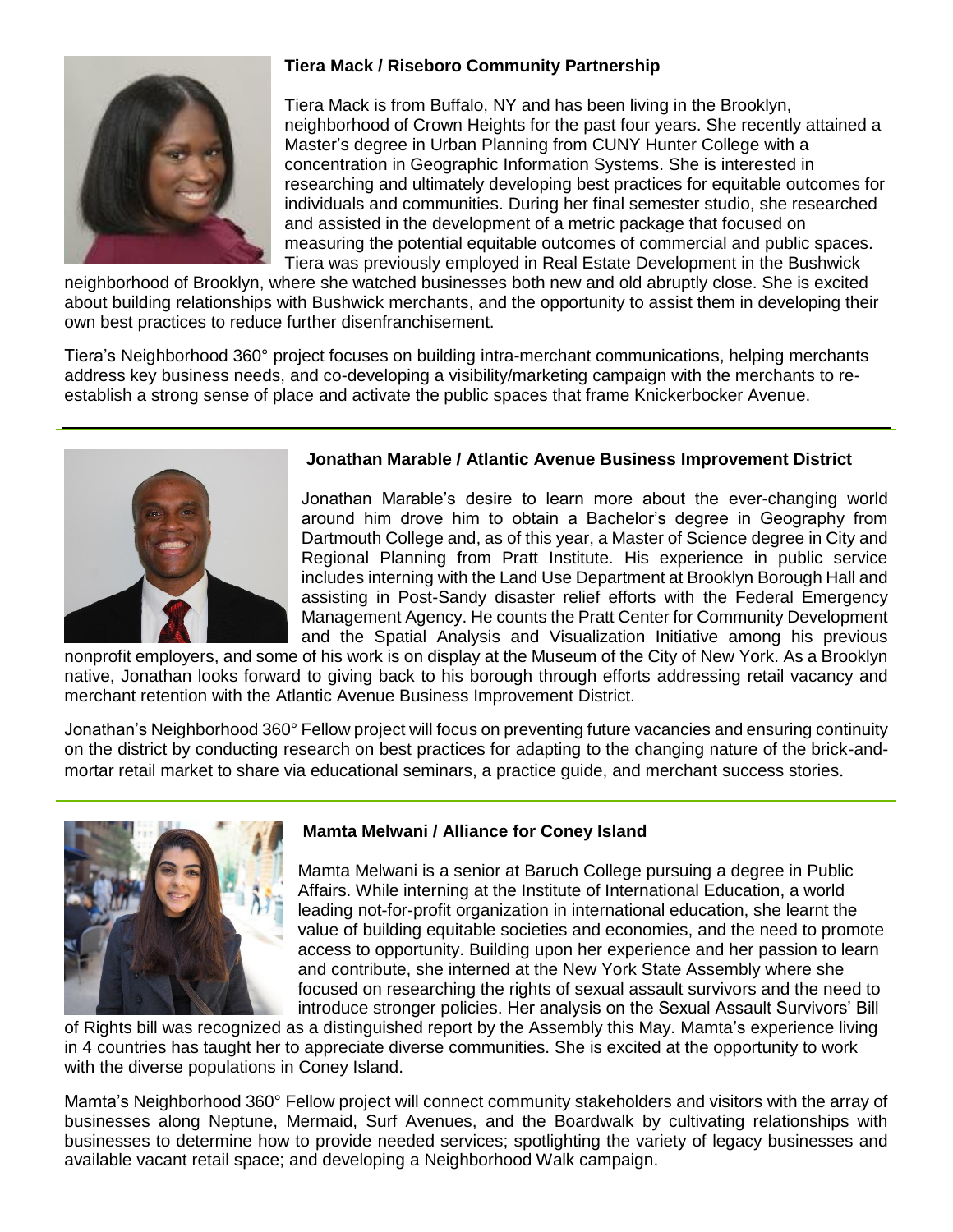

# **Joseph Pisicolo / Staten Island Chamber of Commerce Foundation Inc.**

Joseph Pisicolo is a Neighborhood 360° Fellow supporting the Downtown Staten Island commercial district encompassing the towns of St. George, Tompkinsville, and Stapleton. A native Staten Islander, Joe became passionate about the borough's unique cultural and geographical positioning relative to the rest of New York City. Prior to community development, Joe earned his undergraduate degree in Industrial and Labor Relations from Cornell University and worked in a variety of human capital roles including management consulting, corporate HR, and legal recruiting. Additionally, Joe lived and interned in Geneva, Switzerland, supporting workplace disability inclusion with the United Nations - an assignment that sparked his interest in public service

and community development.

Joe's Neighborhood 360° Fellow project will focus on implementing the digital aspects of a newly established marketing plan for Downtown Staten Island and designing a merchant organizing structure to increase public awareness of the business, shopping, and entertainment options on the Bay Street corridor.



## **Ronald Stubblefield / Greenwich Village Chelsea Chamber of Commerce**

Ronald Stubblefield is an industrial engineer, lawyer, and community developer. He received his Bachelor's from Morehouse College, his Master's from Stanford University, and his Juris Doctorate from NYU Law. His interest in community development started at NYU Law, where he served as a SBS Neighborhood Legal Fellow assisting District Management Associations to comply with the requirements of the New York Non-Profit Revitalization Act. Since that time, Ron has written on public finance and social justice reform as part of the Jacobson Law and Business Program at NYU Law, published articles on economic and social justice policy, and served as a divisional

manager and economic development authority in Baltimore.

Ron's Neighborhood 360° Fellow project will focus on stimulating economic growth and community development in the area experiencing high-rent increases by expanding the Shop Bleecker campaign, launching a new Chelsea Chews campaign, and developing a strategic plan for the Chamber that will guide its work for the Greenwich Village and Chelsea neighborhoods.



#### **Camelia Tepelus / Kingsbridge-Riverdale-Van Cortland Development Corporation (KRVC)**

Camelia Tepelus is a nonprofit manager experienced working at the intersection of business and human rights in the US and internationally, specializing in corporate responsibility strategy, grant writing and program management. She previously served as State Policy and Program Development Director at ECPAT USA (End Child Prostitution and Trafficking) in Brooklyn, supporting businesses to develop socially responsible policies and strategies to combat human trafficking. Prior to that, she served for over a decade as the international Secretariat Coordinator for the first global initiative to combat child sex trafficking in the travel and hospitality sector at TheCode.org. Camelia has a PhD in Industrial Environmental Economics and an MSc in Environmental Management

and Policy from Lund University), and graduate degrees in chemical engineering and marketing from the Politechnica University of Bucharest.

As a Neighborhood 360° Fellow, Camelia will assist KRVC expand its reach in Marble Hill and gain a better understanding of how KRVC can address the concerns of businesses and implement the ideas of merchants to improve the safety, sanitation, and beautification of the neighborhood.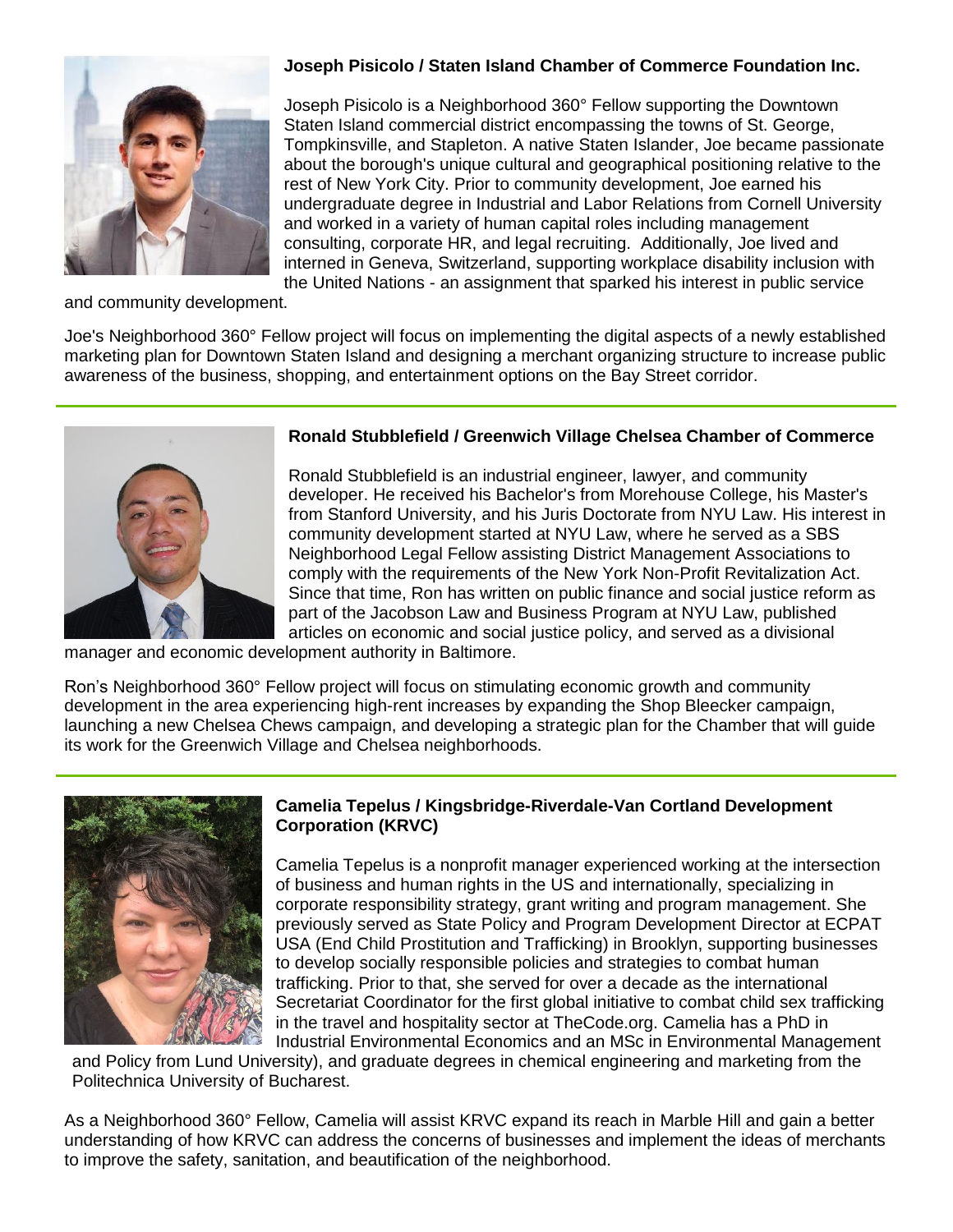

## **Selamawit Yemeru / Third Avenue Business Improvement District**

Selamawit Yemeru is an urban designer who is passionate about equitable design and community advocacy. She is a recent graduate of the New School, where she attained a Master of Science in Design and Urban Ecologies. She holds a Bachelor's degree in Environmental Studies and has worked for NYC's Department of Parks & Recreation for a year and a half, helping to conserve valuable parkland for low-income and minority communities in the Bronx. She is currently a Neighborhood 360° Fellow working with the Third Avenue Business Improvement District and hopes to pursue a career in collaborative and sustainable design. Selam is excited to continue giving back to her native

borough of the Bronx, by helping to facilitate capacity building initiatives and community programming

As a Neighborhood 360° Fellow, Selam will lead data collection, interpretation, community visioning, and stakeholder engagement sessions to attain individual success stories and chart out BID outreach strategies to complete the district's expansion initiative.



#### **Ryan Young / Renaissance Economic Development Corporation**

Ryan Young is a Master of Public Administration candidate at Baruch College with a concentration of Urban Sustainability. Ryan initially gained interest in the working components of sustainable and equitable communities through his involvement with Harlem small businesses and startups. As Community Coordinator for the neighborhood's first startup incubator, The Harlem Garage, he aligned over 300 entrepreneurs with valuable capacity building resources and programming. Since then, Ryan has worked within The Port Authority of New York and New Jersey's Federal Procurement Unit and most recently as Student Co-Op in Con Edison's Strategic Partnerships Department.

Ryan's Neighborhood 360° Fellow project with Renaissance Economic Development Corporation will focus on developing a clearer understanding of the financial, technical and environmental concerns for small businesses within the Southern Boulevard corridor of the South Bronx.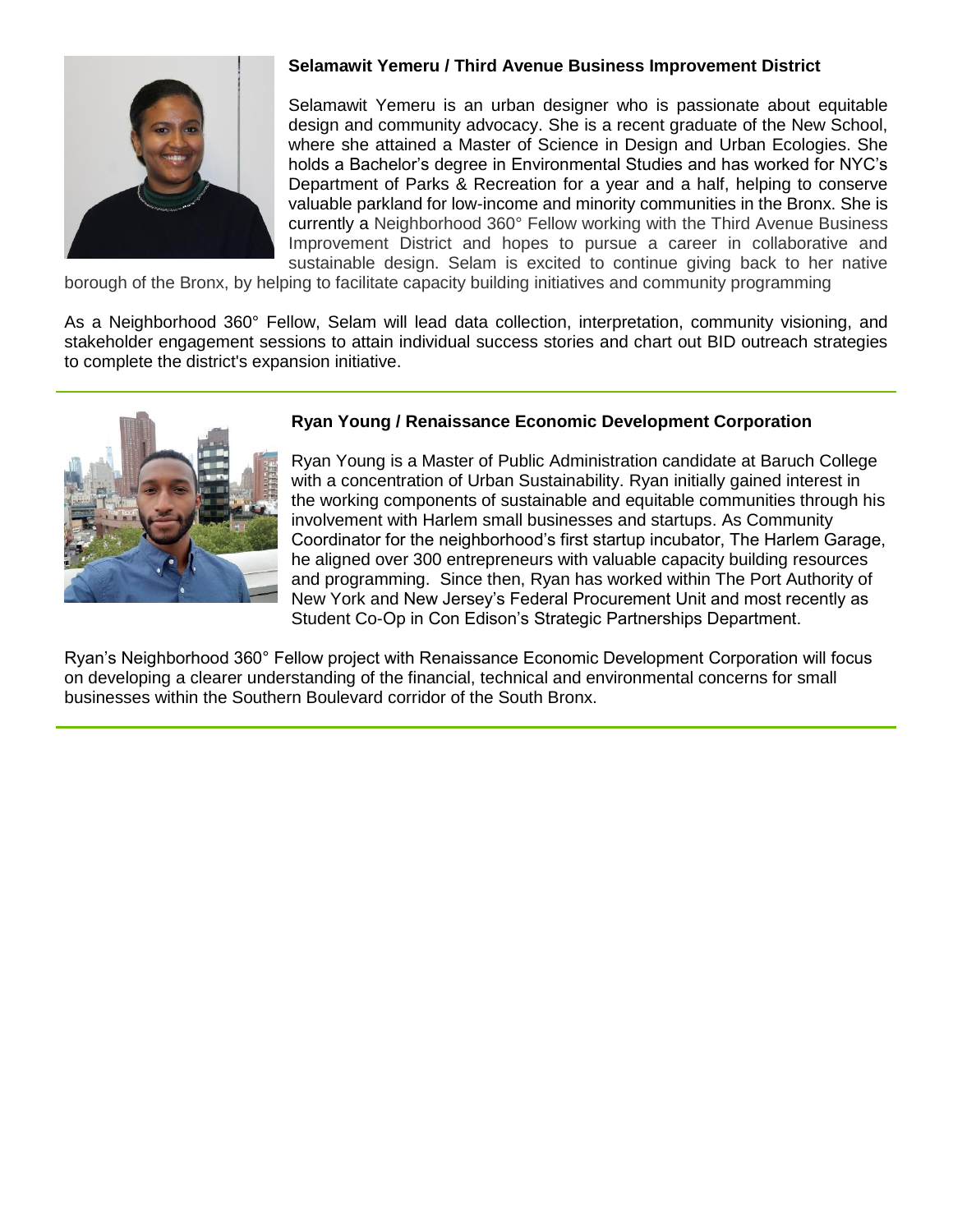

#### **Neighborhood 360°**

**Fellows** help communitybased organizations complete commercial revitalization projects and connect local stakeholders to City resources. The fellows are paid by SBS and are full-time community development professionals, community organizers, or planners.

#### **Program Goals**

- 1) Increase the capacity of community-based organizations to engage stakeholders and execute more impactful economic development and commercial revitalization projects in New York City neighborhoods.
- 2) Establish a neighborhoodlevel connection between businesses, jobseekers, and neighborhoods and City services.
- 3) Build a network of leaders prepared with commercial revitalization expertise and experience in New York City neighborhoods.

**Learn more: nyc.gov/360fellows**

# **2017 – 2018 Cohort**



#### **James Campbell / Park Slope Fifth Avenue Business Improvement District**

James Campbell is a recent graduate of Haverford College, where he majored in Urban Studies. Through his senior thesis which focused on urban development in a Philadelphia neighborhood, James developed a passion for local economic development and community outreach. James enjoys surveying local residents and business owners to foster close relationships between

all local stakeholders and the sense of camaraderie that comes from working closely with neighbors on initiatives that benefit the community as a whole

James' Neighborhood 360° Fellow project with the Park Slope Fifth Avenue BID will focus on managing Shop Small Every Day on Fifth, which includes hosting 15 events and six free business courses throughout the year. As a fellow, James looks forward to returning to Brooklyn to serve Park Slope Fifth Avenue's bustling commercial corridor and help his fellow New Yorkers.



#### **Marco Castro / Women's Housing and Economic Development Corporation**

Marco Castro is a Master of Science in Urban Policy and Leadership candidate at Hunter College with a concentration in neighborhood development. Prior to returning to school, Marco was a graphic designer and web developer for various years, often working directly with local nonprofits. Marco also worked as a Communications and

Development Associate at Chhaya Community Development Corporation, which is a community-based organization dedicated to supporting the lives of low-to-moderate income and immigrant individuals through free social services. As an immigrant from El Salvador, Marco is dedicated to combating the many challenges vulnerable populations face, including limited economic opportunities and discrimination.

Marco's Neighborhood 360° Fellow project with the Women's Housing and Economic Development Corporation will focus primarily on addressing key findings and commercial revitalization opportunities identified in the Jerome Avenue Commercial District Needs Assessment.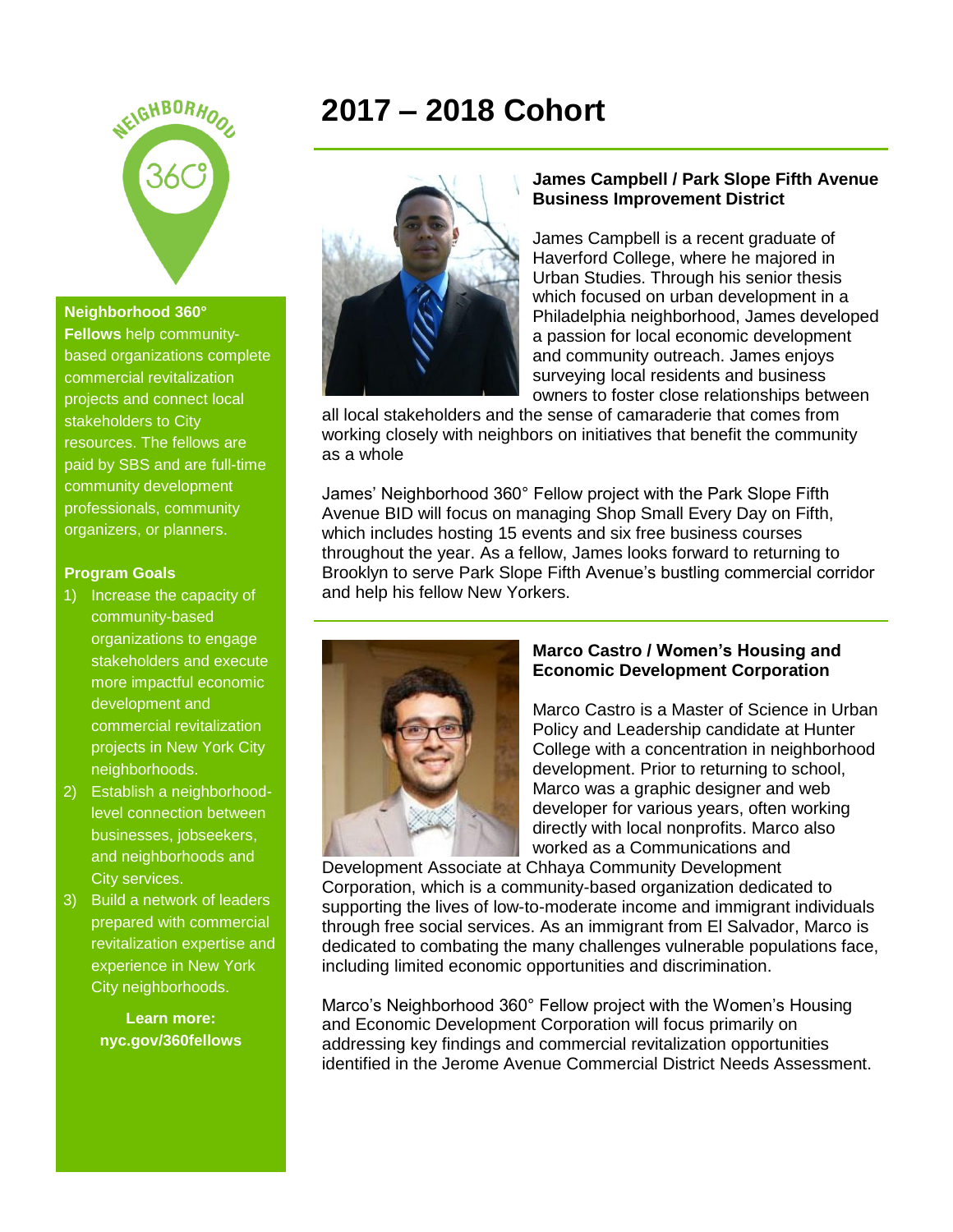

# **Jaime Cho / Sunnyside Shines Business Improvement District**

Jaime Cho graduated from CUNY Queens College, where she double majored in Political Science and Urban Studies. Previously, as a CUNY Service Corps member, Jaime worked with the New York City Council Participatory Budgeting Project as a community liaison and organizer. Through this project she was involved in coordinating the participatory budgeting process in Eastern Queens, which furthered her interests in civic engagement and community development. As a native Queens resident, Jaime looks forward to working with the Sunnyside Shines Business Improvement District (BID), which serves a neighborhood she visits regularly for its ambiance and great food options.

Jaime's Neighborhood 360° Fellow project with the Sunnyside Shines BID will

focus on designing and conducting a detailed survey of the BID's neighborhood stakeholders to gauge satisfaction of provided services, as well as better understand stakeholder issues and desired for services.



## **Ariana Cipriani / Jerome-Gun Hill Business Improvement District**

Ariana Cipriani graduated with a Bachelor's degree in Urban and Environmental Studies from Fordham University and is currently pursuing a Master of Arts degree in Urban Studies at her alma mater. For the last four years, Ariana has lived and worked in the Bronx with community organizations, local government, and public schools. She co-organized the first annual Bronx Celebration Day at Fordham, which brought together community members, Fordham students, local businesses, artists, and organizations. An advocate for community-driven development, environmental and food justice, and education equity, Ariana is inspired by the work of the incredible community leaders.

Ariana's Neighborhood 360° Fellow project with the Jerome-Gun Hill Business Improvement District (BID) will focus on building community, neighborhood, and stakeholder awareness of the BID's activities, individual merchants, and available resources. As an aspiring neighborhood planner and placemaker, Ariana is eager to work with the BID to support and expand their mission in the community.



### **Shan Jayakumar / Local Development Corporation of East New York**

Shan Jayakumar is a designer and urban historian. He received his Bachelor's degree from Columbia University and a graduate degree from the University of Cambridge, where his thesis investigated urban development in India. His design work has included residential, institutional, commercial, health care, and urban planning projects in New York and abroad. Shan's current research involves finding community-based solutions to environmental and infrastructure challenges. He was involved in a recent neighborhood-scale project to remedy safety issues under an elevated expressway in Brooklyn that was implemented by the New York City Department of Transportation.

Shan's Neighborhood 360° Fellow project with the Local Development Corporation of East New York will focus on assisting businesses in the East Brooklyn Industrial Business Zone and East Brooklyn Business Improvement District to increase sales, expand their business, and hire more local residents.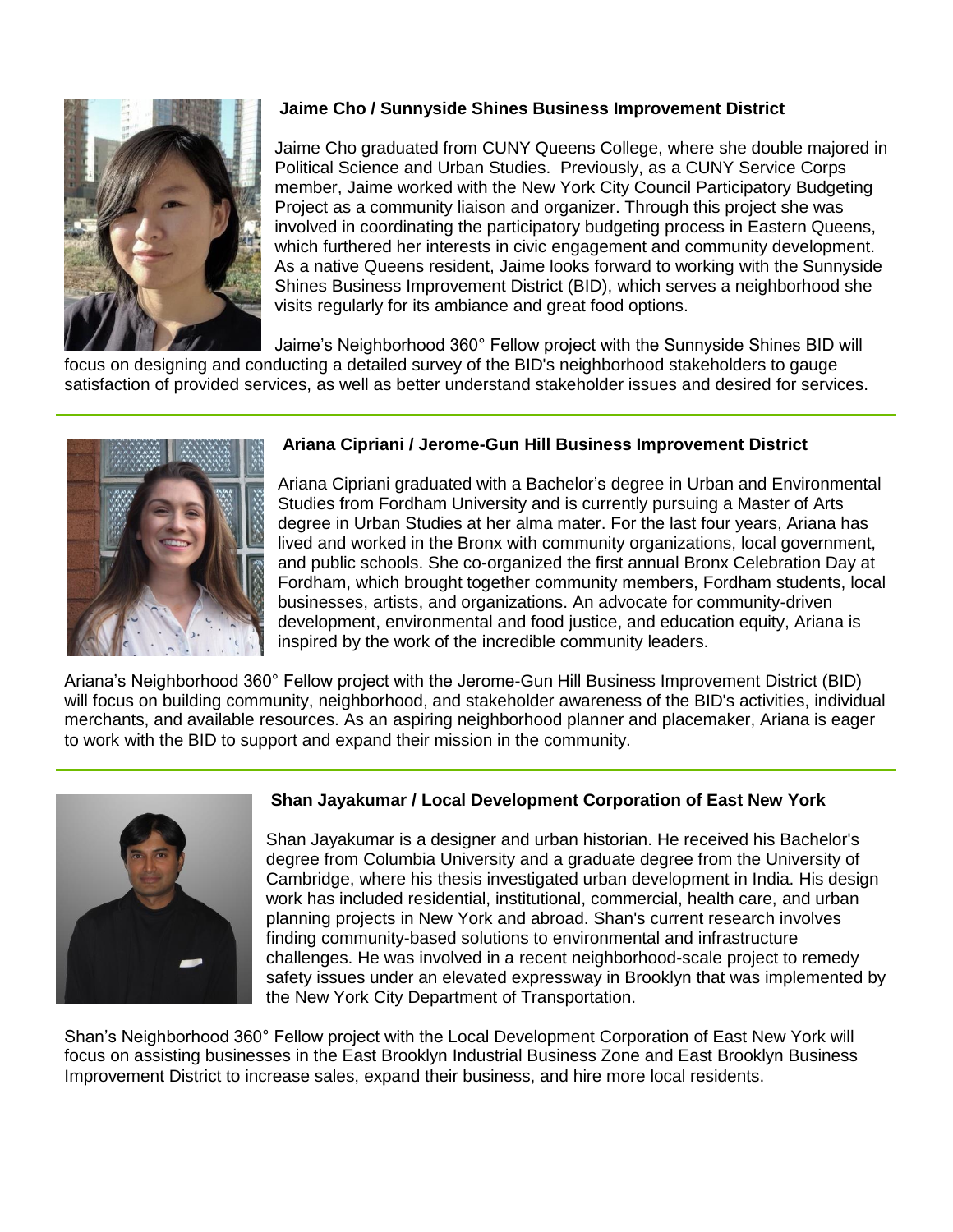

# **Shantrice King / Northfield Community Local Development Corporation**

Shantrice King has a strong passion for community development. This passion led her to work in Paris, first as a Fulbright fellow and later as an anti-discrimination education facilitator. Upon moving back to the United States, Shantrice relocated to Staten Island. Within her first month living in the borough she fell in love with a small business in her neighborhood and quickly evolved from being a customer to the company's Operations Manager. Shantrice is excited about the opportunity to channel the expertise she has gained while doing community organizing work in diverse communities to assist business owners on Port Richmond Avenue build stronger relationships amongst one another.

Shantrice's Neighborhood 360° Fellows project with Northfield Community LDC will focus on improving and cultivating relationships with stakeholders on the commercial corridor and developing marketing campaigns to engage constituents and promote the existing local businesses on Port Richmond Avenue.



## **Elliot Kwon / Asian Americans for Equality**

Elliot Kwon attained his undergraduate degree in architecture from Columbia University with a focus in urban studies and led the university's Habitat for Humanity chapter. He has worked for the past two years as a junior architect in New York City, focusing primarily on the design and construction of multifamily residential buildings from condominiums to affordable housing apartments. His primary interest in the built-environment centers around designing and crafting equitable spaces where everyone can find a sense of belonging. Elliot looks forward to directing his skills and passion towards bettering the retail environment in Flushing, Queens, and hopes to become a more active member of the Asian American community through his work with

Asian Americans for Equality (AAFE).

Elliot's Neighborhood 360° Fellows project with AAFE will focus on determining potential economic development projects and action items for two adjacent districts in Flushing: Lippman Plaza and the Northern Flushing industrial area.



# **Amy Vu / Lower East Side Partnership**

Amy Vu is a registered dietitian with a Master's in Public Health from the CUNY School of Public Health. She is passionate about food access issues and neighborhood revitalization to create healthier built environments. She hopes to apply her experience as a nutritionist working with individuals in Harlem and the South Bronx to develop community-based solutions using human-centered design. Amy has worked with GrowNYC to evaluate their Fresh Food Box program, an initiative to bring farm fresh produce at affordable cost to New York City neighborhoods. She is excited to learn how to incorporate placemaking and other commercial revitalization strategies into public health strategies.

Amy's Neighborhood 360° Fellow project with the Lower Eastside Partnership will focus on determining how the vendors at the Essex Street Market can more effectively service the community and ensure all residents feel welcomed in the new facility at Essex Crossing when the Market moves in 2018.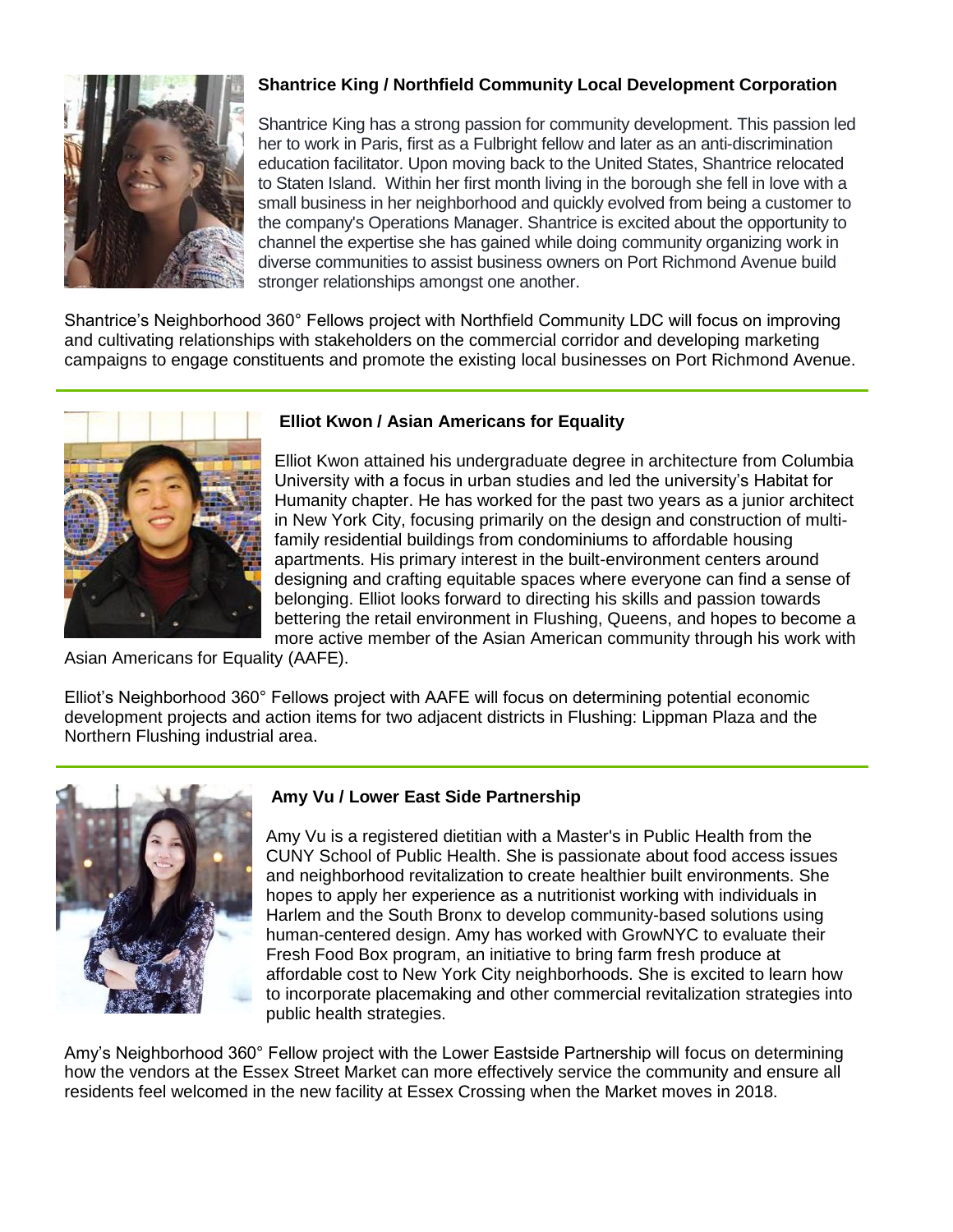

## **Jamala Wallace / Fulton Area Business Alliance**

Jamala Wallace is currently pursuing a Master's in Urban Policy Analysis and Management at the Milano School for Public Engagement at The New School. During her undergraduate degree, Jamala launched an independent media project called SLUspeaks, which is a communication platform for students of color to share their experiences attending school in a predominantly white setting. After graduating, she was accepted into the Coro Fellowship in Public Affairs. Jamala's past research work includes an assessment of the evaluation metrics used for New York City Business Improvement Districts (BIDs), as well as differentiations in voter participation amongst homeowner associations in Florida counties.

Jamala's Neighborhood 360° Fellows project with the Fulton Area Business (FAB) Alliance will focus on managing a strategic planning process for the organization that enhances dialogue with the district's constituents, provides a clear understanding of the constituents' needs and concerns, and outlines how the FAB Alliance can better serve those within the district.



### **Samantha Yeung / Chinatown Partnership**

Samantha Yeung is a native New Yorker and seasoned advertising professional. She was the strategic lead in building innovative communications plans to address business problems through a blend of consumer insights, data, and creativity. After backpacking across Southeast Asia, Samantha has a renewed interest in taking her problem solving skills and applying them to building great communities from the ground up. She has also become involved with urban agriculture and sustainability projects through GrowNYC, as a farm apprentice in Astoria and a community garden member in Long Island City. Samantha is excited about the opportunity to bring to life the "Welcome to Paradise" campaign and reenergize the Chinatown community in Manhattan.

Samantha's Neighborhood 360° Fellow project with the Chinatown Partnership will focus on launching and executing the 'Welcome to Paradise" campaign and collaboratively developing the new identity for the district with local stakeholders. She's excited to be joining the Chinatown Partnership and working on strengthening this dynamic neighborhood for future generations.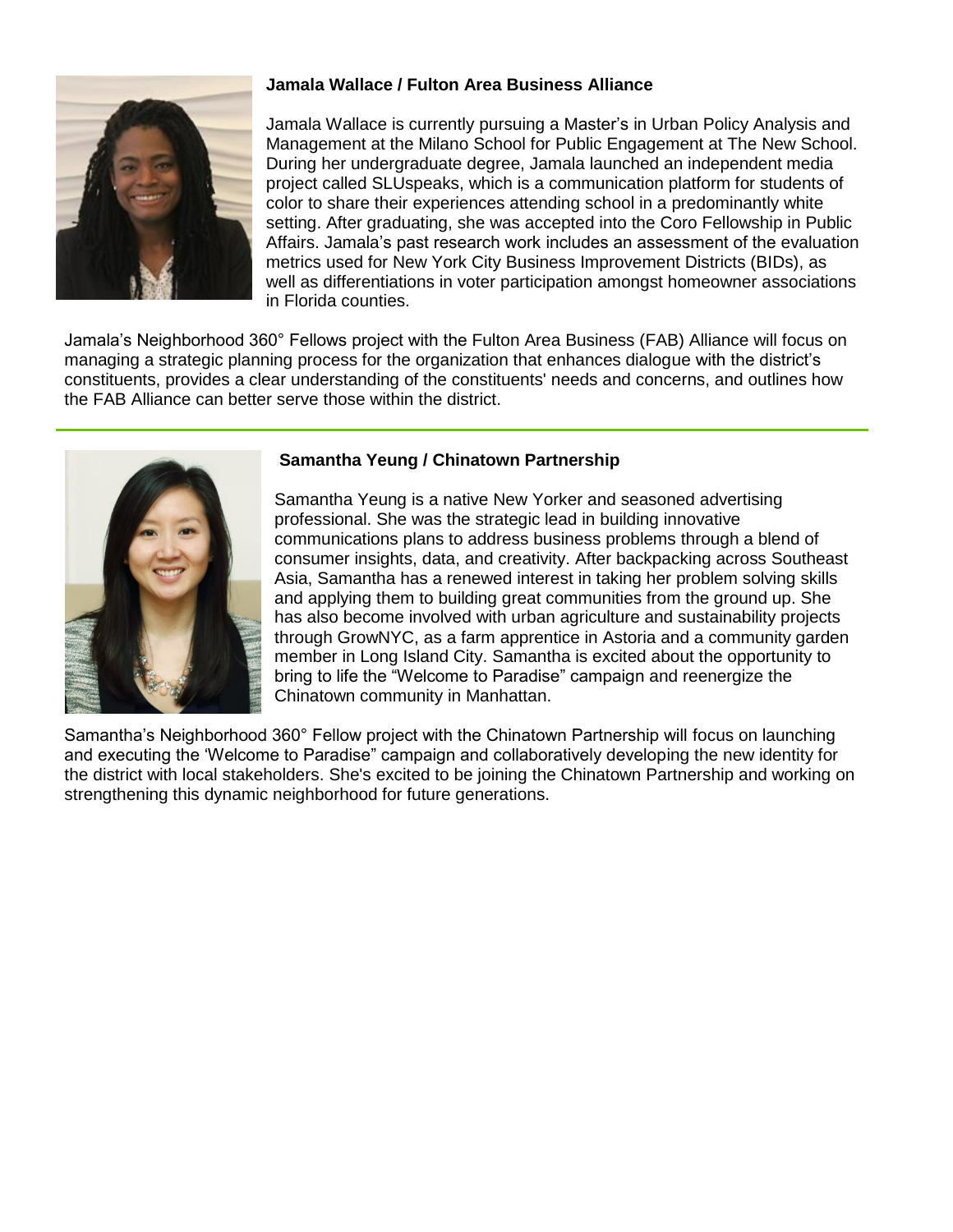

#### **Neighborhood 360°**

**Fellows** help communitybased organizations complete commercial revitalization projects and connect local stakeholders to City resources. The fellows are paid by SBS and are full-time community development professionals, community organizers, or planners.

#### **Program Goals**

- 1. Increase the capacity of community-based organizations to engage stakeholders and execute more impactful economic development and commercial revitalization projects in New York City neighborhoods.
- 2. Establish a neighborhoodlevel connection between businesses, jobseekers, and neighborhoods and City services.
- 3. Build a network of leaders prepared with commercial revitalization expertise and experience in New York City neighborhoods.

**Learn more: nyc.gov/360fellows**

# **2016 – 2017 Cohort**



#### **Viarlenis Acosta / Cypress Hills Local Development Corporation**

Viarlenis Acosta's passion for economic and workforce development began with her management position in the Hospitality industry. Viarlenis' growing desire to further develop her team, led Shake Shack to promote her to International Training Manager. Through helping to open five international locations, she gained experience in providing a unique combination of tools and

strategic direction to ensure operating standard procedures resulted in long-term success. Her success in developing and increasing the value of employee productivity within a rapidly growing business gave her the foundation to work closely with small businesses through the Cypress Hills Local Development Corporation's Business Partners Program. She will take this experience forward to connect small businesses with a range of needed support services and continue the neighborhood's commercial corridor revitalize efforts.

Viarlenis' Neighborhood 360° Fellows project with Cypress Hills Local Development Corporation will focus on assisting the merchants of Cypress Hills implement the recommendations outlined in the East New York commercial district needs assessment and support the local businesses in the district as they organize and prepare for neighborhood transition.



#### **Sarah Evers / Women's Housing and Economic Development Corporation (WHEDco)**

Sarah Evers' academic and professional background focuses on exploring issues of environmental justice and socio-spatial exclusion. She is interested in how features of the built environment can enforce or alleviate inequity in urban areas. For the past year, she has worked for a disaster relief organization in

the Rockaways, where she has led groups

of volunteers through the construction of homes that were damaged during Hurricane Sandy. While in college, Sarah worked with park advocacy groups in the Hunts Point and Soundview neighborhoods. She is looking forward to returning to the South Bronx to work with community members and business owners along Jerome Avenue with Women's Housing and Economic Development Corporation. Sarah enjoys eating dollar slices and biking to the far reaches of the five boroughs.

Sarah's Neighborhood 360° Fellows project with the Women's Housing and Economic Development Corporation will focus on surveying existing businesses and assessing consumer retail needs. She will also identify vacant spaces and prospect potential businesses, advocate for neighborhood improvements, and connect the WHEDco's existing business and family services to local merchants and community residents.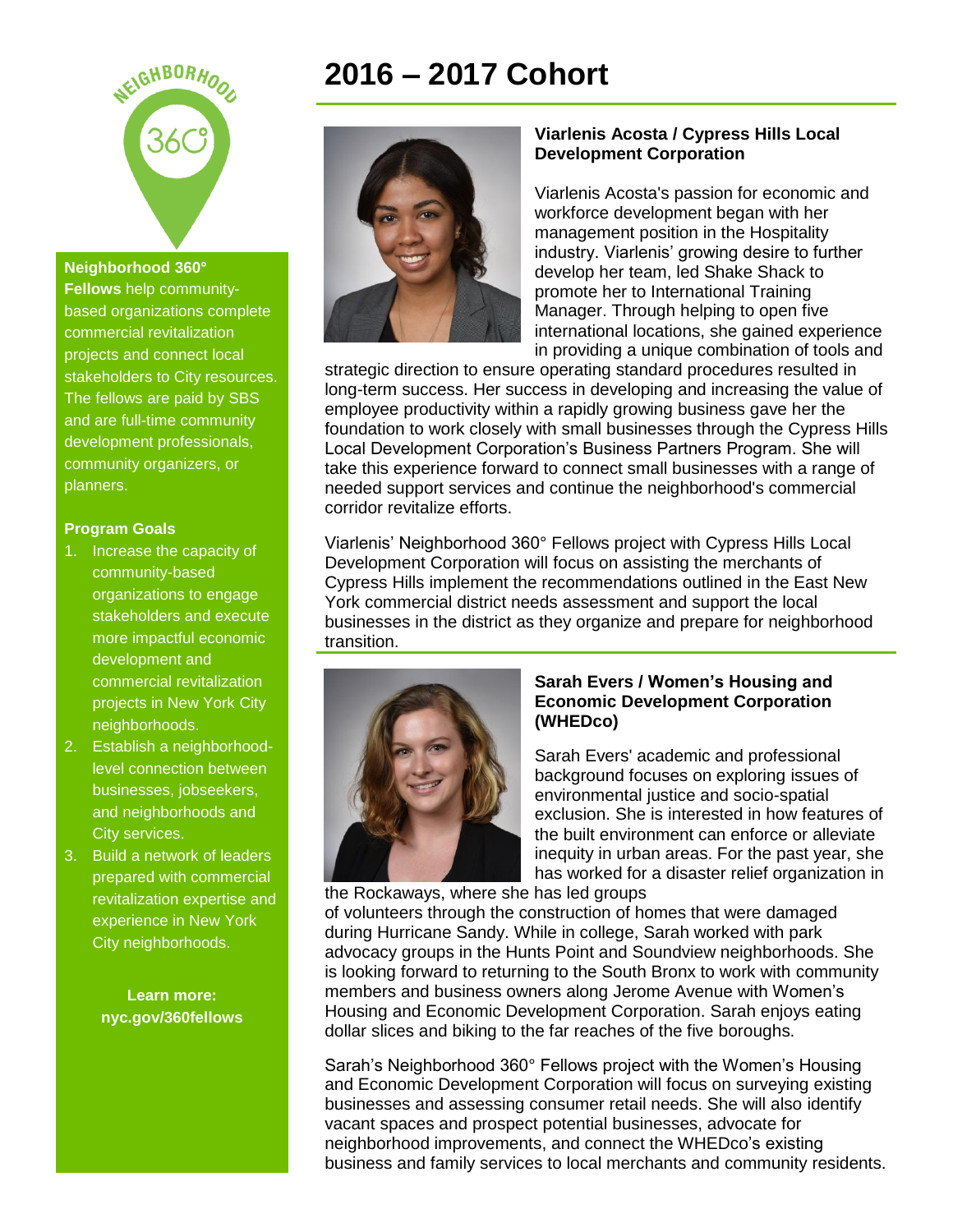

## **Christopher Freire / Union Settlement Association – Business Development Center**

Christopher Freire is a recent graduate of the Macaulay Honors College at CUNY Hunter, where he double majored in Sustainability Management and History. Previously he has worked with the Trust for Governors Island, the Stuyvesant Park Neighborhood Association, and the CUNY Institute for Sustainable Cities. As a Neighborhood 360 Fellow, Christopher looks forward to serving East Harlem's 116th Street commercial corridor – the heart of a neighborhood he has grown to know and love during frequent visits to Central Park and the Silberman School of Social Work. In the years to come,

Christopher hopes to pursue a master's degree in urban planning and continue to serve his fellow New Yorkers.

Christopher's Neighborhood 360° Fellows project with the Union Settlement Association will focus on identifying challenges to business retention, growth, and expansion along East Harlem's 116th Street commercial corridor. He will also quantify the results of a merchant survey, discuss results with merchants, and identify actions steps, as well as schedule informational and training workshops for merchants.



## **Maureen Hoon / Greater Flushing Chamber of Commerce**

Maureen Hoon has lived, worked, and supported local businesses in the Queens borough for the last four years. This experience has brought about a much deeper appreciation of the vibrant and diverse communities within Queens. Having worked with global organizations across different sectors - the arts, technology, business enterprise, and digital media - Maureen's approach to community engagement is multidisciplinary. Her aim is to foster greater synergies and lead collaboration between enterprises, residents, and cultural institutions to share resources and collaborate effectively, as well as to help expand community offerings.

Maureen's Neighborhood 360° Fellows project with the Greater Flushing Chamber of Commerce will focus on collecting and analyzing data from the Flushing commercial district needs assessment. She will also organize business owners around the City's "Flushing West" redevelopment plan, ensure local entrepreneur participation in the "Flushing Trading Post" outdoor green market, expand the "Flushing Night Out" community night market, and work on the "Tech Boot Camp" project with Monroe College.



# **Kara Isabella / Two Bridges Neighborhood Council**

Kara Isabella is a designer from Cleveland, Ohio, but has called the Lower East Side home for the past two years. She recently graduated from the School of Visual Arts with her Master's of Fine Arts in Design for Social Innovation. Kara has worked in the marketing departments of Ann Taylor and American Greetings, and her recent projects include creating the brand and narrative for UNICEF's new Policy Planning Unit and developing a program that transforms vacant lots into safe and convenient recreational outlets for Slavic Village (Cleveland, Ohio) youth.

Kara's Neighborhood 360° Fellow project with the Two Bridges Neighborhood Council will focus on conducting outreach to small businesses and residents in the district to build on the NeighborFood initiative, which provided of the food infrastructure in the Two Bridges neighborhood, and develop the first weekend walk for the community.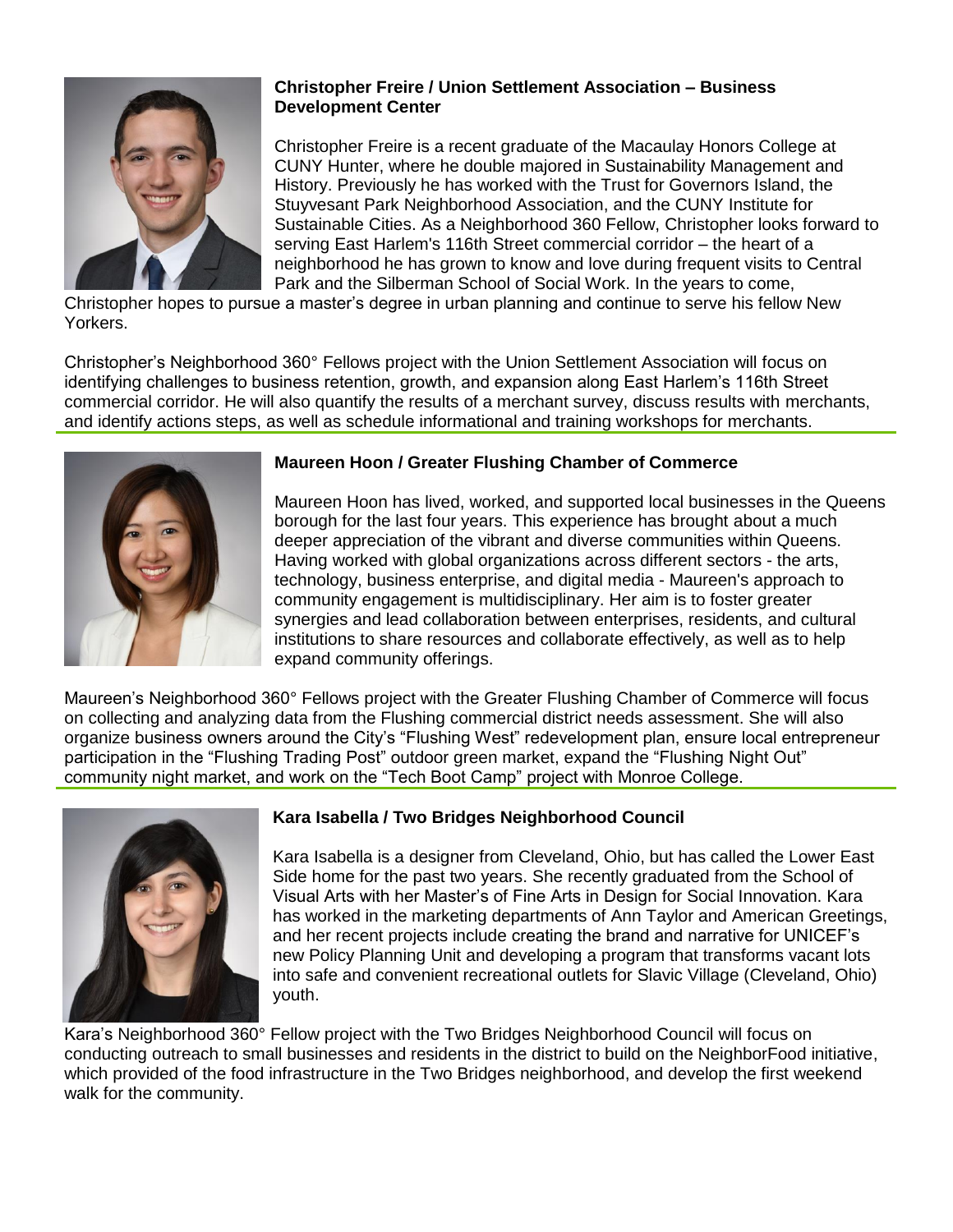

# **Uriah Johnson / Westchester Square Business Improvement District**

Uriah Johnson is an urban planning enthusiast with an interest in the built environment and community engagement. After attending Occidental College and earning a bachelor's degree in Urban and Environmental Policy, Uriah returned to her hometown of the South Bronx to serve as an AmeriCorps volunteer with the partnered program Blue Engine. For two years, she acted as a Teaching Assistant and taught Algebra at Renaissance High School located on the Lehman High School campus. Inspired to become a permanent advocate for the Bronx, she is pursuing a master's degree in City and Regional Planning at Rutgers University

Uriah's Neighborhood 360° Fellows project with the Westchester Square Business Improvement District will focus on creating a marketing and outreach strategic plan, conducting outreach to merchants, residents, landlords, schools and local government, as well as producing the BID's Halloween and Christmas holiday events.



# **Natalie Mendell / Grand Street Business Improvement District**

Natalie Mendell is a graduate of the University of Colorado at Boulder. She has worked in the economic development field for the last four years in San Diego, working for two Business Improvement Districts and one Chamber of Commerce. Natalie has held management positions at each of these organizations. She is excited to work for the Grand Street Business Improvement District in Williamsburg, Brooklyn, and help to make her neighborhood an even better place to live and do business.

Natalie's Neighborhood 360° Fellows project with the Grand Street Business

Improvement District will focus on creating a Grand Street passport and discount card program for local shoppers. She will also research and survey business trash and recycling carting information to attract a single company to serve the district, and increase parking regulations through surveys of surrounding neighborhoods, mapping findings, and liaising with the Department of Transportation.



# **Ilana Teitel / Central Astoria Local Development Coalition**

Ilana Teitel is a fourth-generation resident of Astoria who has lived, worked, and volunteered in the neighborhood for decades. As the Visioning Chairperson at Green Shores NYC, she helped to produce a communitydriven plan for a nine-mile stretch of the East River waterfront in Western Queens. She has written and edited a Map and Guide to the Astoria waterfront, as well as neighborhood newsletters and histories. Ilana has helped small retail businesses and an outdoor marketplace to build their brands and scale up quickly. She is passionate about helping neighborhood organizations and companies maximize their potential.

Ilana's Neighborhood 360° Fellows project with the Central Astoria Local Development Coalition will include the activation of existing dormant merchant organizations on Broadway and 30th Avenue. She will also gather small business owner input on corridor needs, establish a merchant database, increase merchant membership, and hold membership meetings.